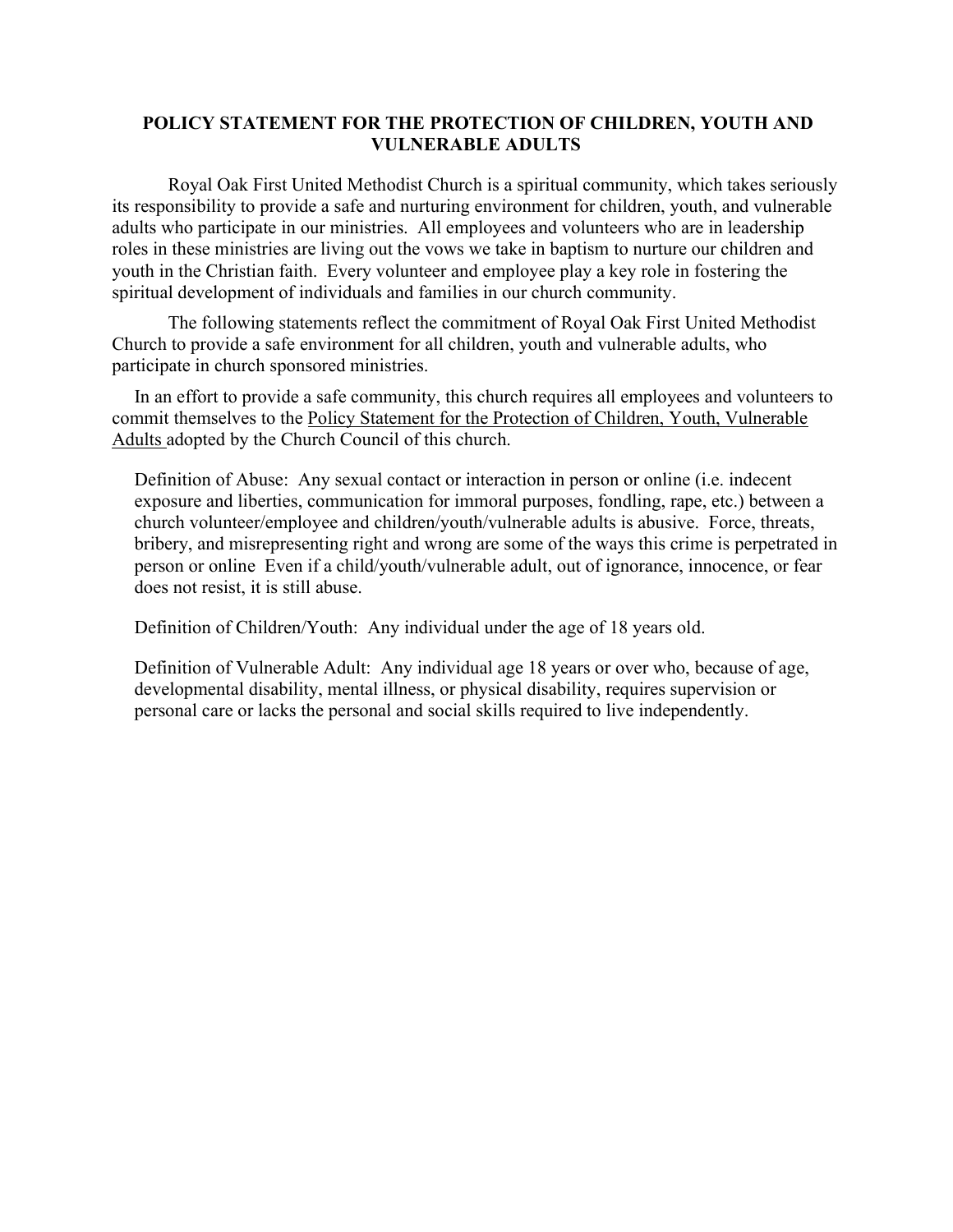#### INTRODUCTION

The General Conference of the United Methodist Church, in April 1996, adopted a resolution aimed at reducing the risk of sexual abuse in the church. The adopted resolution includes the following statement:

Jesus said, "Whoever welcomes (a) child . . . welcomes me." (Matthew 18:5) Children are our present and our future, our hope, our teachers, our inspiration. They are full participants in the life of the church and in the realm of God.

Jesus also said, "If any of you put a stumbling block before one of these little ones . . . , it would be better for you if a great millstone were fastened around your neck and you were drowned in the depth of the sea." (Matthew 18:6) Our Christian faith calls us to offer both hospitality and protection to the little ones, the children. The Social Principles of the United Methodist Church state that ". . . children must be protected from economic, physical and sexual exploitation, and abuse."

Tragically, churches have not always been safe places for everyone. Sexual abuse, exploitation and ritual abuse (ritual abuse refers to abusive acts committed as part of ceremonies or rites; ritual abusers are often related to cults, or pretend to be) occur in churches, both large and small, urban and rural. The problem cuts across all economic, cultural, and racial lines. It is real, and it appears to be increasing. Most annual conferences can cite specific incidents of sexual abuse and exploitation in their churches. Virtually every congregation has among its members, survivors of early sexual trauma.

Such incidents are devastating to all who are involved: the child, the family, the local church and its leaders. Increasingly, churches are torn apart by the legal, emotional, and monetary consequences of litigation following allegations of abuse.

God calls us to make our churches safe places, protecting children and other vulnerable persons from sexual and ritual abuse. God calls us to create communities of faith where children and adults grow safe and strong. (From The Book of Resolutions of The United Methodist Church - 1996. Copyright  $\odot$  1996 by The United Methodist Publishing House. Used by permission. [pp. 384-386])

Thus, in covenant with all United Methodist congregations, we adopt this policy for the prevention of abuse in our church.

### STATEMENT OF COVENANT

As a United Methodist congregation, we pledge to conduct the ministry of the gospel in ways that assure the safety and spiritual growth of all of our children, youth, and vulnerable adults, as well as all of those who work with the aforementioned.

Royal Oak First United Methodist Church is committed to providing a safe and secure environment for those participating in our ministry activities—children, youth, and vulnerable adults. We also seek to minimize any vulnerability to unwarranted accusations of improper behavior that our organization, volunteers, and employees may experience as they fulfill their ministerial duties. Our leadership team has adopted the following procedures to be used, without exception, when selecting volunteers and employees.

This policy is made up of five parts:

- I. Screening Procedures
- II. Counseling and Supervision
- III. Reporting Procedures
- IV. Responding to Allegations of Abuse
- V. Caring for Documents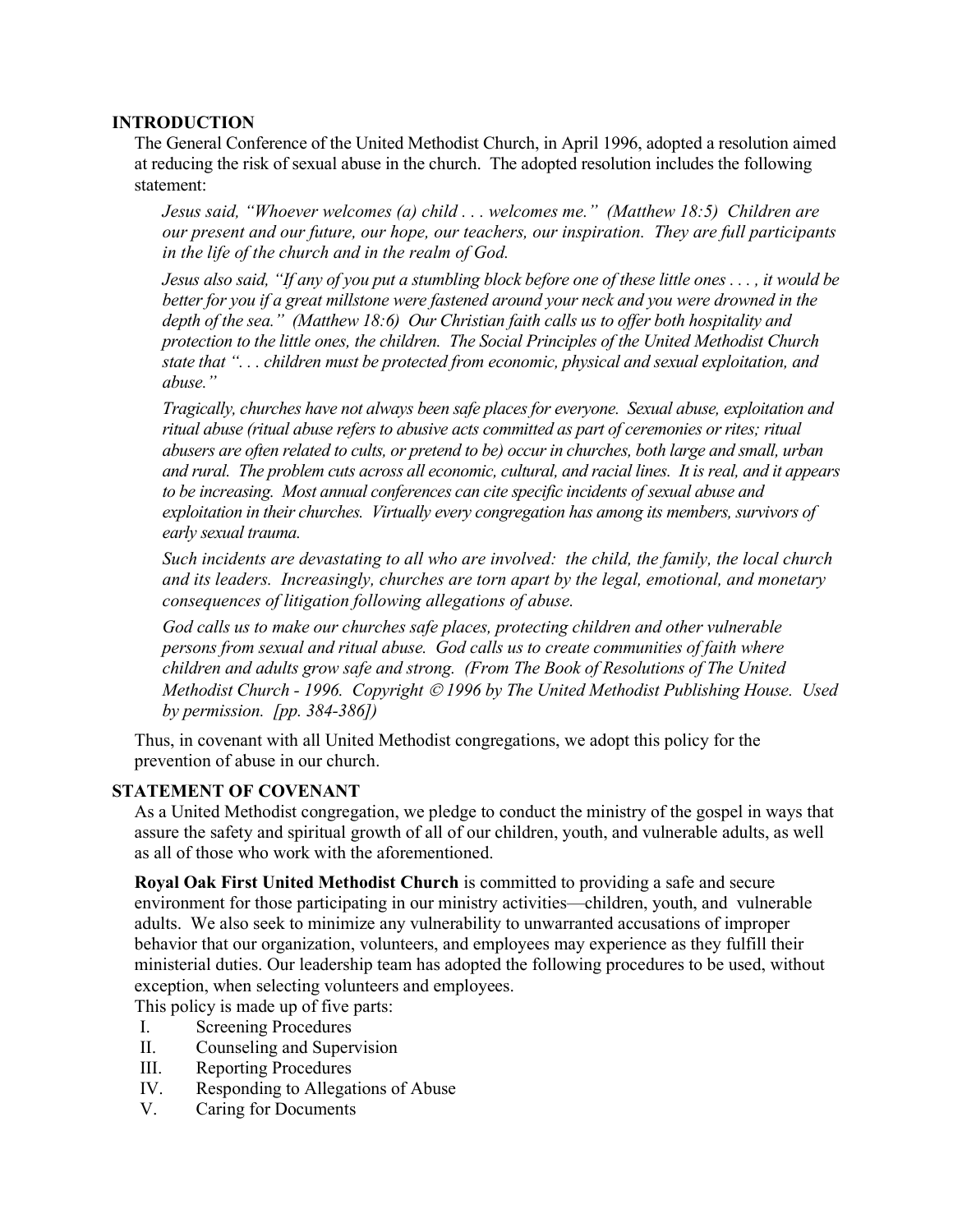## I. SCREENING PROCEDURES

### A. Volunteer Screening Procedures

Prior to consideration, all candidates seeking a volunteer position that involves working with children, youth, or vulnerable adults will complete and return the Ministry Worker Information & Renewal Form (See Appendix A) as well as an "Authorization and Release" form (See Appendix B) to allow for a criminal background check.

The ministry leader, or designee, will carefully review the application, ensuring that the candidate is an appropriate match for the position.

All applicants must be interviewed for suitability for the volunteer work they desire to do. The ministry leader, or designee, shall check at least two references to confirm the information that the volunteer provided on the Ministry Worker Information and Renewal Form. A criminal background check through a state law enforcement agency or other provider of such services shall be conducted.

When indicated by reference and/or background checks, volunteer candidates who pose a threat to others, or have a prior history of physical or sexual abuse directed against another person, will be removed immediately and permanently from consideration for positions anywhere within our organization.

Volunteers who work with children/youth must be at least 18 years old. They must be at least 3 years older than the age of the persons they are supervising. Persons not meeting this standard may not service as a volunteer but can be utilized as a "volunteer assistant" to another qualified volunteer.

All background checks shall be updated at least every three years.

### B. Waiting Period

All volunteer candidates must be regularly involved in our organization for six months or more before they will be considered for any ministry position involving contact with children, youth, or vulnerable adults.

### C. Employee Screening Procedures

1. The same procedures required for volunteers also apply to all potential employees, regardless of the ministry position for which they are being considered.

## II. COUNSELING AND SUPERVISION

### A. Supervision

- 1. At least two adults must be present at every function or program involving children, youth, or vulnerable adults. This includes each classroom, vehicle, or other enclosed area. One or more of these adults must be 21 years of age or older.
- 2. Two or more adults must be assigned to monitor children, youth, and vulnerable adult activities in areas outside the location of a ministry service or event that is in progress. The adults assigned must have been previously approved through the required screening process.
- 3. Workers should arrive at least 10 minutes (or more as required) before a scheduled activity. They must remain at their assigned post until all persons in their care have been picked up by an authorized person. No children, youth or vulnerable adults should be released to find their parents/guardian or wait unattended for transportation.

### B. Supervision Away From Church Property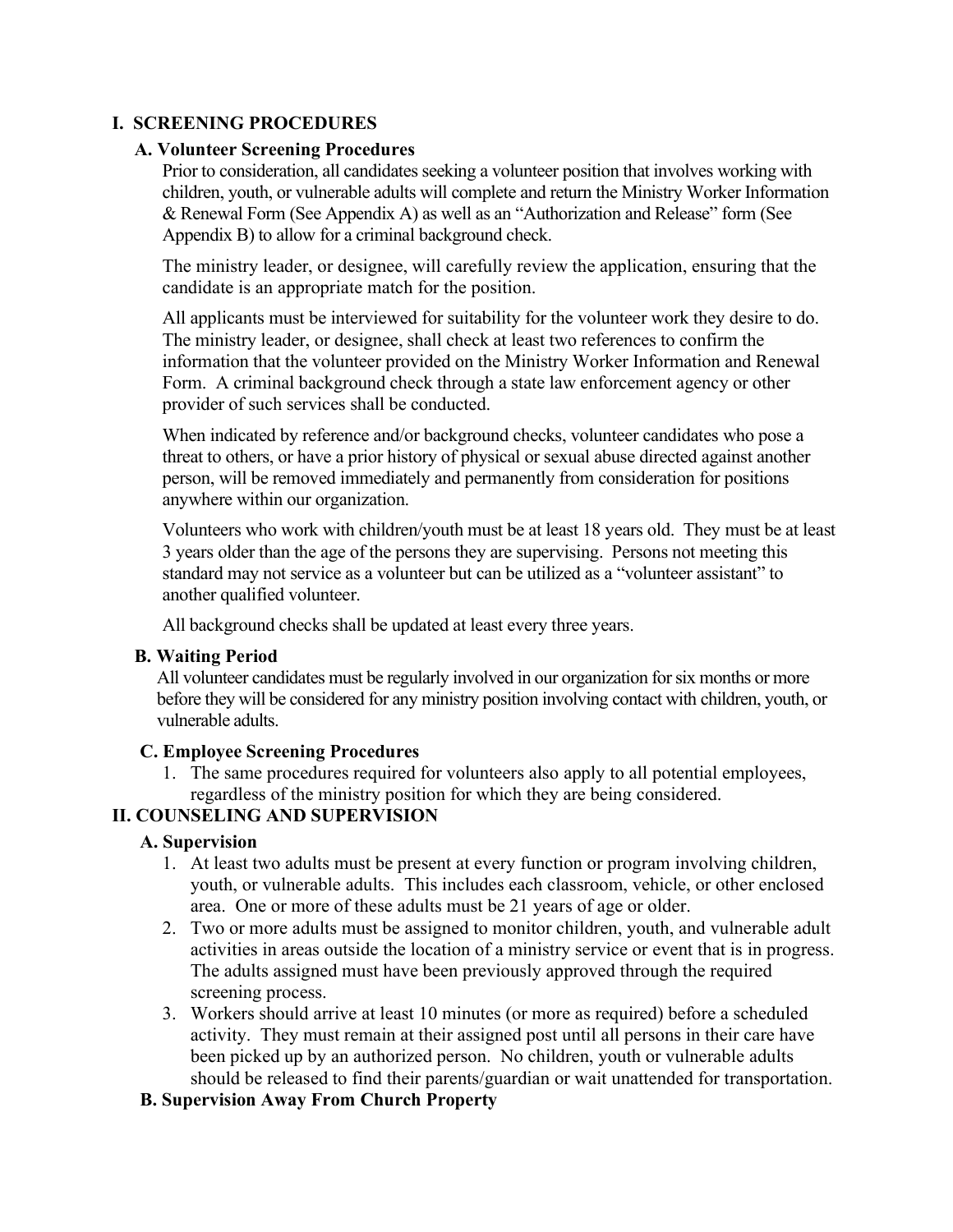- 1. All children, youth or vulnerable adults participating in out of church or over-night outings mush have written consent and a medical release form. (Medical release and consent forms may be completed for a one-year period and must be renewed annually).
- 2. There must be access to a phone or cell phone when groups are away from church property. Trip information including location, phone numbers, adults attending, departure and return times, shall be provided to parents/guardians before departing.
- 3. On child/youth outings, there will be a ratio of no less than 1:7 staff (or volunteer): youth supervision. Female staff/volunteer will supervise female youth in their sleeping quarters and male staff will supervise male youth. Married couples will not stay together but observe the female/female and male/male sleeping arrangements.

## C. Counseling

- 1. When volunteers and employees meet with individuals for spiritual/emotional counseling, we encourage team counseling by two screened adults. If only one screened individual conducts the counseling session, it should be conducted in view of another screened worker through a window or an open door.
- 2. All counseling sessions should be limited to three occasions for no more than 30 minutes at a time. If more counseling is required, a professional counselor should be recommended.
- 3. Secure prior written permission from parents/guardians if the individual being counseled is a minor. If the person being counseled is an adult employee or volunteer, secure prior approval of the worker's supervisor.

## D. Open Door Policy

1. This policy shall state that all parents of children, youth and vulnerable adults, the clergy, administrative and professional staff have the right to visit and observe the activity, classroom or church-sponsored program at any time, unannounced.

## E Work Restrictions

- 1. For children who need bathroom assistance, at least one adult female should take females to the restroom, and one adult male should take males to the restroom. The adult should check to make sure the facility is safe and then wait outside the restroom. The presence of a second adult escort is recommended and would provide additional accountability.
- 2. All volunteers and employees should only assist in the restroom with a second adult and when required.
- 3. All volunteers and employees shall avoid physical contact unless it is required for care or safety reasons.
- 4. Volunteers and employees are to release children in their care only to parents, guardians, or persons specifically authorized to pick up the child.

## F. Digital Personal or Emotional Communications with Children, Youth and Vulnerable Adults

1. Personal or emotional digital communication shall mean, any digital application, video conferencing, social media group messaging, texting and/or email that facilitates communication between volunteers and employees with children youth, or vulnerable adults of a personal nature. All the same rules apply to digital personal or emotional communication. There shall be no one-on-one personal or emotional digital communications unless there is an emergency or safety issue.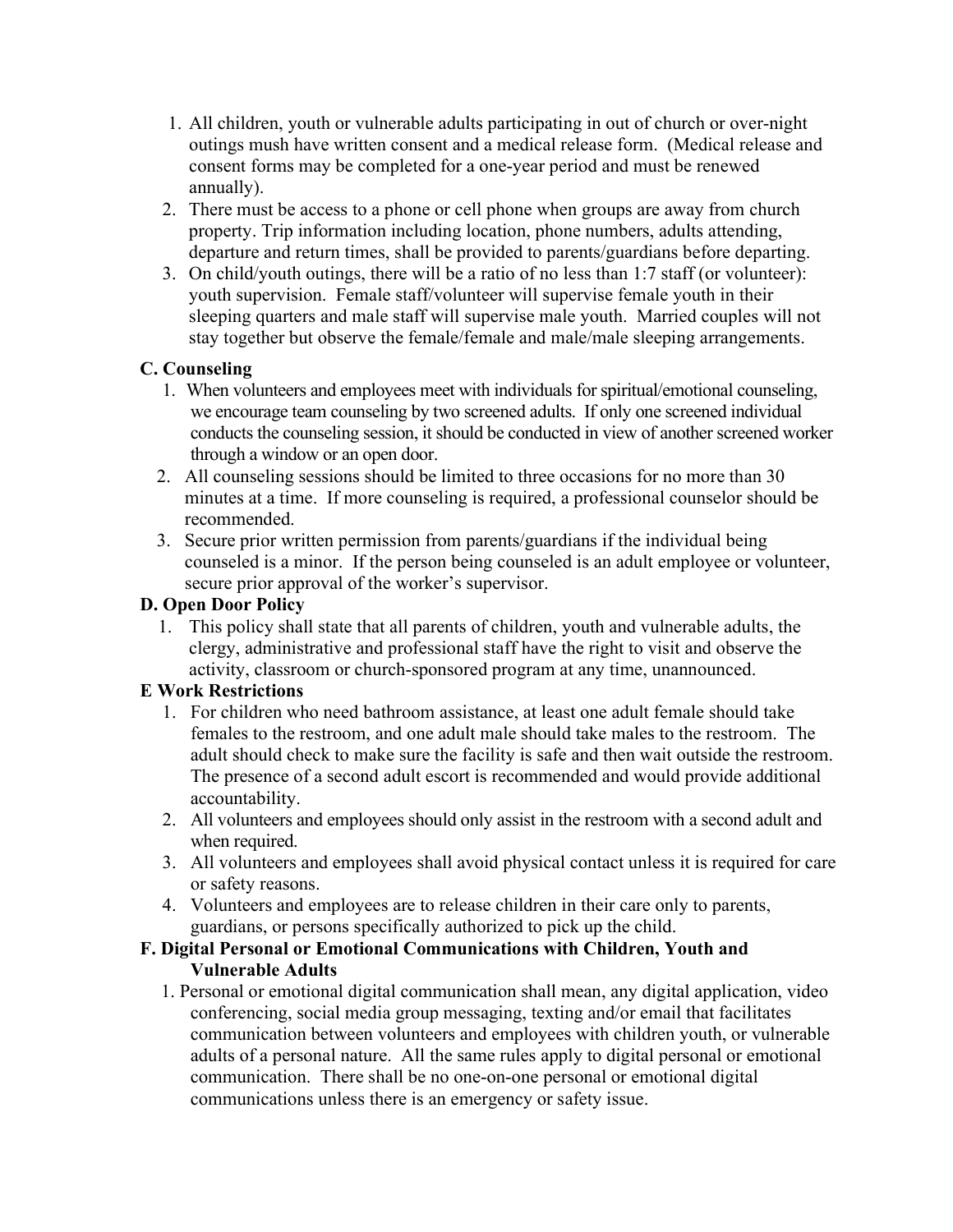# G. Discipline

- 1. Volunteers and employees are never to spank, hit, grab, shake, or otherwise physically discipline anyone. No corporal punishment. Physical restraint should only be used in a situation where it is reasonably necessary to prevent an individual from physically harming himself or another individual.
- 2. Disciplinary problems should be reported to the ministry activity coordinator or supervisor or to a parent or guardian.

## H. Injuries or Illness

- 1. Persons who display any of the symptoms listed either now or in the past 24 hours will not be permitted to participate in any ministry activity: fever, vomiting, diarrhea, runny nose (with yellow or green discharge), cough (harsh or productive), unexplained rashes, open sores, weeping wounds, and communicable diseases (head lice, pin worms, pinkeye, ringworm, impetigo, Chicken Pox, COVID).
- 2. A volunteer or employee—one who has been previously approved through our ministry screening process—must be used to take the place of a worker who is ill.
- 3. Participants should be returned to their parent or guardian as soon as illness is discovered. If immediate return is not possible, then the person who is ill should be isolated in a manner that allows a volunteer or employee to monitor the participant until he/she can be returned to a parent or guardian.
- 4. Use universal precautions to avoid contact with blood, saliva, or other bodily fluids.
- 5. Ministry coordinators and supervisors who become aware of an injury to a volunteer, employee or participant will take steps to ensure that proper medical attention is given to the injured person and provide for continued monitoring of the remaining activity participants.
- 6. Apply first aid at the time of injury. If the injured party is a minor the individual's parents or guardians should be notified immediately.
- 7. Any injury that may require medical treatment beyond first aid should be given immediate attention. If the injured party is a minor the parents or guardians should be notified immediately, along with the ministry worker's coordinator, supervisor, or person in charge.
- 8. If a concussion is suspected following a head injury, immediately remove the injured party from the activity. The individual should not be allowed to continue to participate until they are evaluated by a healthcare professional. If the injured party is a minor, the individual's parents or guardians should be notified immediately.
- 9. If an injury or illness warrants emergency medical personnel should be called.

# III. REPORTING PROCEDURES

# A. Recordkeeping

- 1. All ministry functions involving children, youth, and vulnerable adults shall maintain an attendance list for every function. Record the date of the function, along with the names of all participants, volunteers and employees
- 2. A Notice of Injury Form shall be completed, whenever an injury occurs during a ministry function. Promptly forward the Notice of Injury report to the ministry coordinator, supervisor or person in charge. Additional copies are to be provided to the parent or guardian and the church office.
- 3. Parent or Guardian shall provide completed Youth/Child Ministry Participation Form annually to the church office. Church office shall retain form on file.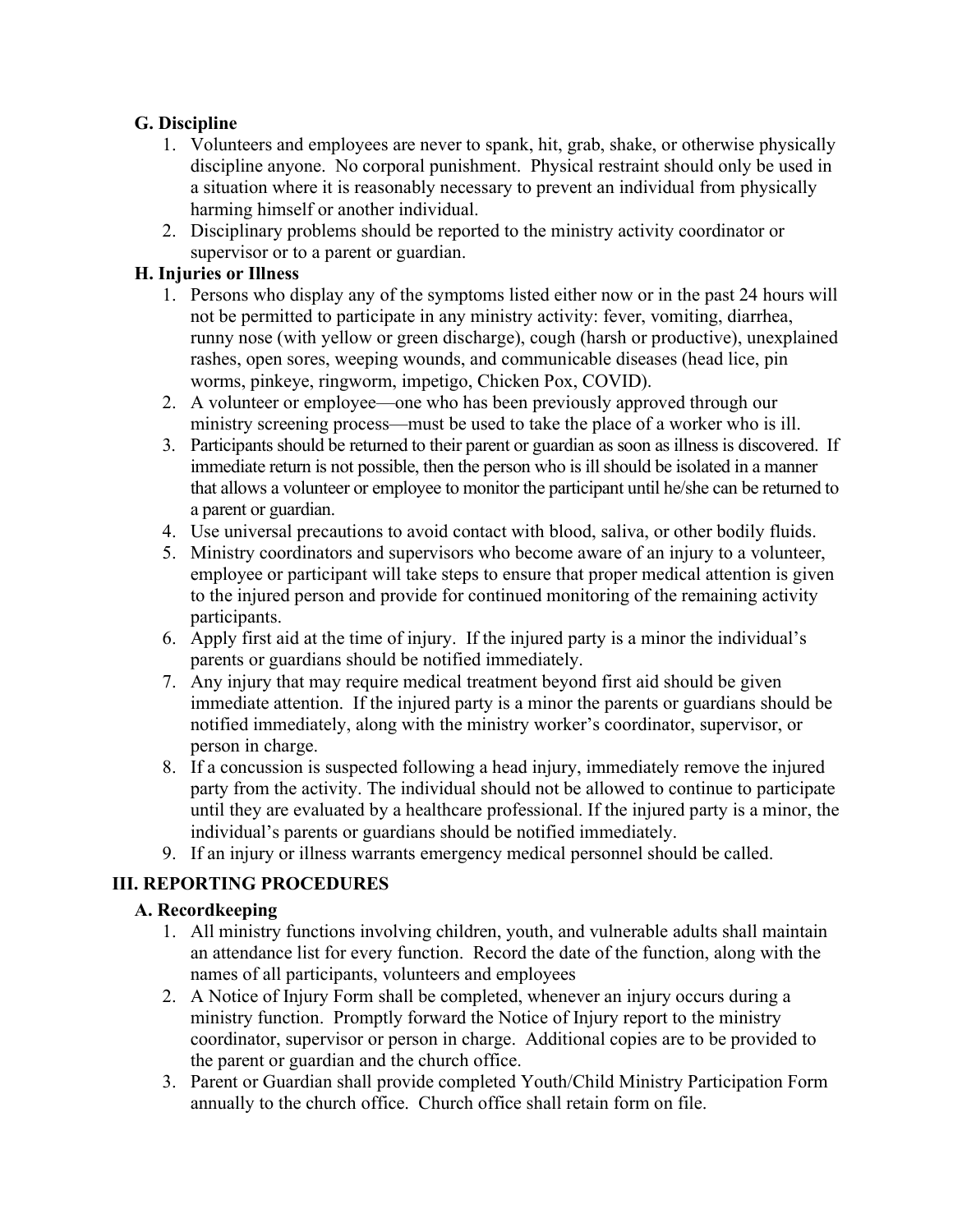4. There shall be an annual contact list provided with contact information for all volunteers and employees working with children, youth and vulnerable adults and provided to all parents and guardians upon request.

# B. Notice of Inflicted Injury, Abuse, or Molestation

- 1. Volunteers or employees who become aware of any inflicted injury, abuse, or molestation occurring within any ministry activity must immediately report the incident to the Designated Reporter and/or the Pastor in charge unless the allegation is again the Pastor in which case the policies of the Michigan Annual Conference of the United Methodist Church shall be followed (See Appendix C).The Designated Reporter shall be a church employee designated annually and the identity of this person shall be communicated annually to all volunteers and employees.
- 2. Volunteers or employees who become aware of any inflicted injury, abuse, or molestation occurring within any ministry activity must also immediately complete the following forms within 24 hours: a.
	- a. Notice of Injury (See Appendix D)
	- b. Report Form for Suspected Instances Of Sexual/Physical Abuse (See Appendix E)
- 3. Volunteers and employees must take all reasonable steps, where possible, to ensure that the alleged perpetrator of the abuse has no further contact with the alleged victim.
- 4. The Designated Reporter and/ or Pastor shall immediately contact the individual's parent or guardian to inform them that possible abuse or molestation has occurred. They will also ensure that the organization's attorney is immediately contacted to provide a written opinion as to whether the organization should report the abuse or molestation to law enforcement authorities. The written opinion should be obtained within 24 hours after the Designated Reporter and/or Pastor first becomes aware of the situation. The attorney's advice should be acted upon immediately, including reporting the incident to the authorities. The Designated Reporter and/or Pastor must promptly notify the ministry's insurance carrier upon notice of abuse or molestation as well as Michigan Annual Conference office of the United Methodist Church

## C. Violation of Policy or Procedures

- 1. All volunteers and employees must promptly notify their ministry coordinator, supervisor or person in charge when they or others violate the procedures mandated by this policy.
- 2. Anyone who become aware of a violation of the procedures set by this policy are required to take all necessary steps to ensure future compliance with them. In the process of ensuring compliance with this policy, it may become necessary to remove individuals from their positions.

# IV. RESPONDING TO ALLEGATIONS OF ABUSE

# A. Internal Investigation

- 1. This ministry organization considers any allegation of abuse or molestation a serious matter. Each situation will be fully investigated, always with the assistance of legal counsel and civil authorities.
- 2. Employees who are the subject of an investigation will be immediately removed from their position, with pay, pending completion of the investigation. Further the employee shall be instructed to have no contact with anyone from the church pending the investigation.